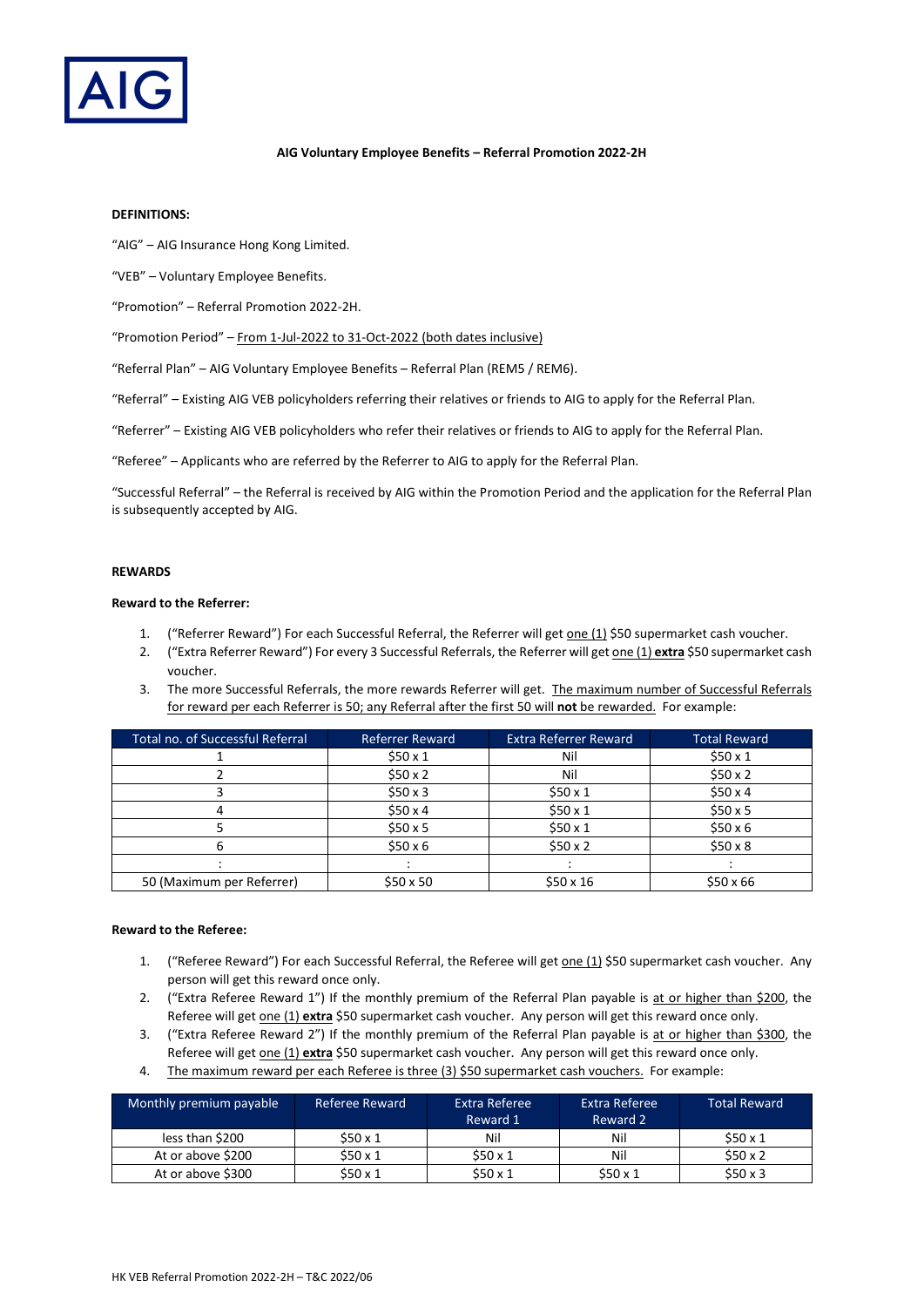

### **REFERRAL PROCEDURE:**

1. Referee shall complete the Referral Application Form including Referrer's information (Name, Contact No. and Policy No. of the Referrer), and send to AIG. The form can be obtained from AIG office, AIG Customer Service Hotline, or downloaded from AIG website at QR code below:



2. For enquiries, please contact our Customer Service Hotline at (852) 3666 7019 (Mondays to Fridays 9:00am to 5:30pm, except public holidays).

#### **TERMS & CONDITIONS**

### **General Conditions:**

- 1. This Promotion is only applicable to applications by Referral for the Referral Plan underwritten by AIG.
- 2. This Promotion is only valid for Referrals received by AIG within the Promotion Period.
- 3. The Referral is **invalid** if the Referrer and the Referee are the same person.
- 4. AIG has the final decision to accept or decline the application for the Referral Plan. These terms and conditions are related to the Promotion only and no reference has been made to any coverage of the Referral Plan. For the coverage and other details of the Referral Plan, please refer to the relevant brochure and policy wordings.
- 5. AIG reserves full rights of final interpretation of all the terms and conditions, and decision on any dispute arisen from this Promotion.

#### **Referrer Reward and Extra Referrer Reward:**

- 6. The Referrer must be the policyholder of an active VEB policy in good status, including but not limited to premium payment status. **No** reward will be given if the Referrer is not the policyholder of an active VEB policy, or if the VEB policy of the Referrer is not in good status as determined by AIG, as at Referral Count Date.
- 7. AIG VEB team, and insurance intermediaries, including but not limited to agents and brokers, are **not** eligible for Referrer Reward and Extra Referrer Reward.
- 8. The Referral Plan policy of the Referee must be active and in good status, including but not limited to premium payment status. The Referral will **not** be counted if the Referee's policy is not in good status as determined by AIG, as of Referral Count Date.
- 9. AIG will count the total number of Successful Referrals on the Referral Count Date. AIG will contact and inform eligible Referrer of the final number of Successful Referrals and arrange for reward collection, according to the schedule below:

| Promotion Period Ends | Referral Count Date | Reward collection begins: |
|-----------------------|---------------------|---------------------------|
| 31-Oct-2022           | 30-Apr-2023         | 20-May-2023 and onwards   |

#### **Referee Reward and Extra Referee Reward:**

- 10. The Referee must **not** be an existing VEB policyholder. **No** reward will be given if the Referee has cancelled a VEB policy within 18 months before the Referral.
- 11. The Referral Plan policy of the Referee must be active and in good status, including but not limited to premium payment status. **No** reward will be given if the Referee's policy is not in good status as determined by AIG, as of Policy Check Date.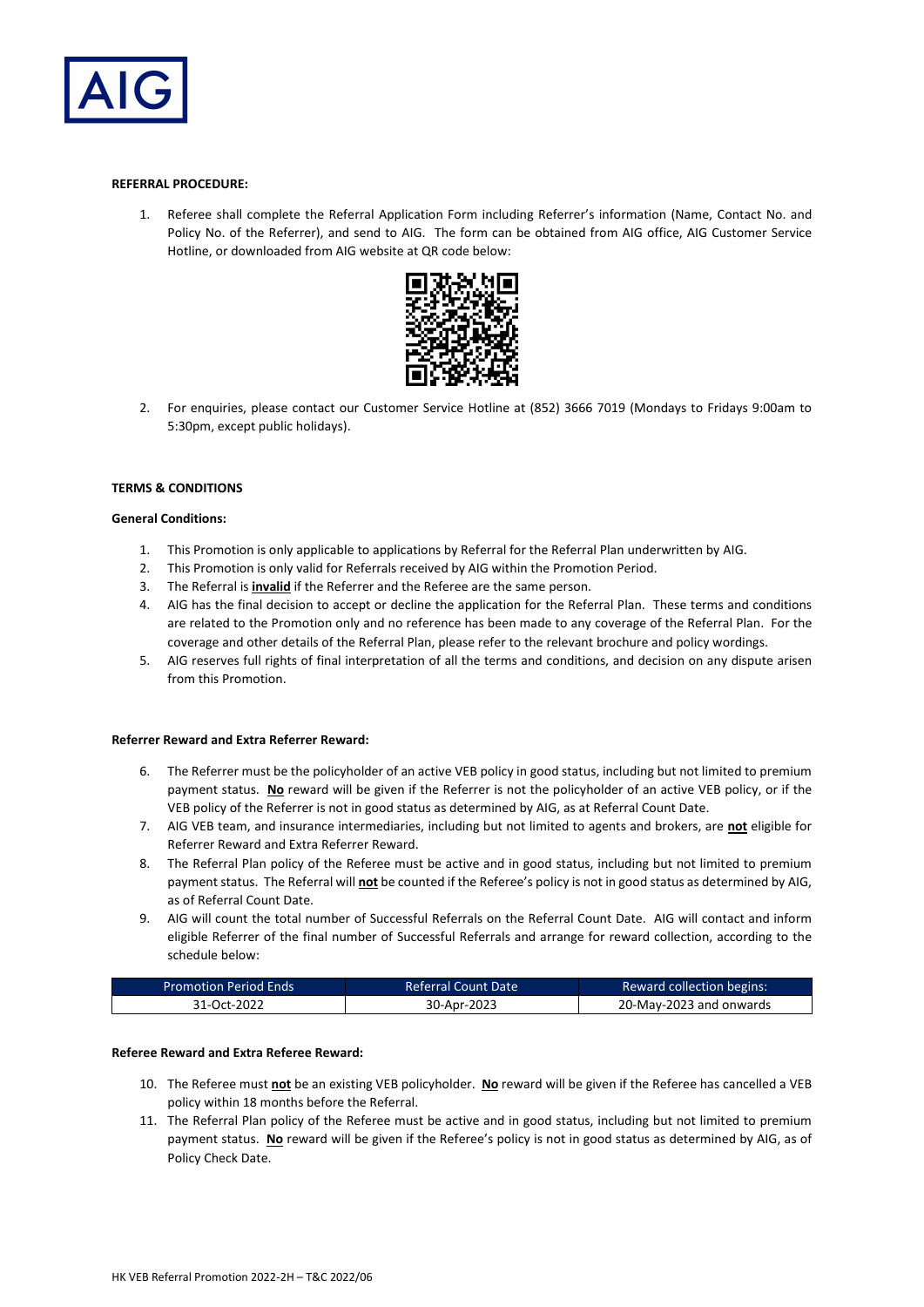

12. AIG will check the status of the Referral Plan policy on the Policy Check Date and contact the eligible Referees to arrange for reward collection, according to the schedule below:

| 1 <sup>st</sup> month of premium payment | <b>Policy Check Date</b> | <b>Reward collection begins:</b> |
|------------------------------------------|--------------------------|----------------------------------|
| Aug 2022                                 | 31-Dec-2022              | 20-Jan-2023 and onwards          |
| Sep 2022                                 | 31-Jan-2023              | 20-Feb-2023 and onwards          |
| Oct 2022                                 | 28-Feb-2023              | 20-Mar-2023 and onwards          |
| Nov 2022                                 | 31-Mar-2023              | 20-Apr-2023 and onwards          |
| Dec 2022                                 | 30-Apr-2023              | 20-May-2023 and onwards          |

### **Extra Referee Reward 1:**

- 13. The monthly premium payable must remain "At or above \$200" as at Policy Check Date.
- 14. If the monthly premium payable has changed between "At or above \$200" and "Less than \$200", before the Policy Check Date, Extra Referee Reward 1 will **not** be given.

#### **Extra Referee Reward 2:**

- 15. The monthly premium payable must remain "At or above \$300" as at Policy Check Date.
- 16. If the monthly premium payable has changed between "At or above \$300", "At or above \$200" and "Less than \$200", before the Policy Check Date, Extra Referee Reward 2 will **not** be given.

## **AIG** 僱員自購保障 **–** 轉介推廣 **2022-2H**

## 定義**:**

"AIG" – 美亞保險香港有限公司。

"VEB" – 僱員自購保障。

"本推廣" – 轉介推廣 2022-2H。

"推廣期" – 由 2022 年 7 月 1 日 至 2022 年 10 月 31 日 (包括首尾兩日)。

"轉介保障計劃" – AIG 僱員自購保障 - 轉介計劃 (REM5 / REM6)。

"轉介" – 現有 AIG VEB 保單持有人可轉介同事、朋友或親友給 AIG ,讓他們可以申請轉介保障計劃。

"轉介人" – 轉介同事、朋友或親友給 AIG 以申請轉介保障計劃的現有 AIG VEB 保單持有人。

"新申請人" – 被轉介給 AIG 申請轉介保障計劃的人士。

"成功轉介" – 於推廣期内 AIG 收到的轉介,並於其後有關的"轉介保障計劃"申請獲得 AIG 接納。

# 獎賞

## 轉介人的獎賞**:**

- 1. ("轉介人獎賞")每一個成功轉介,轉介人將獲得一(1)張\$50超級市場現金券。
- 2. ("轉介人額外獎賞")每三個成功轉介,轉介人將額外獲得一(1)張\$50超級市場現金券。
- 3. 越多成功轉介,越多獎賞。每位轉介人可獲獎賞的最高成功轉介為頭五十 (50) 個;超過頭 50 個成功轉介 之後的轉介將不會獲得獎賞。例子如下: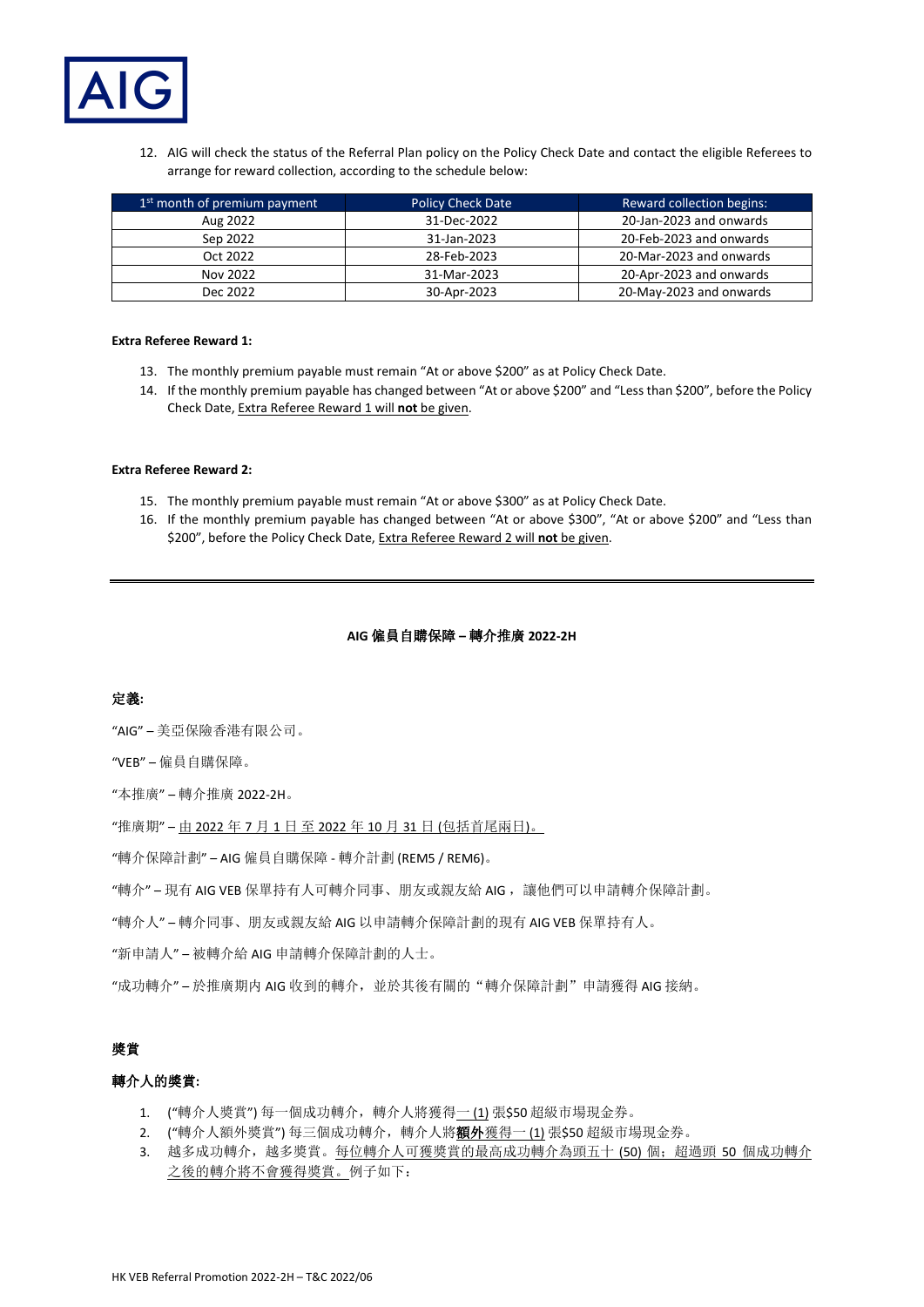

| 成功轉介總數    | 獎賞              | 額外獎賞            | 總獎賞             |
|-----------|-----------------|-----------------|-----------------|
|           | \$50x1          | 無               | \$50x1          |
|           | \$50x2          | 無               | \$50x2          |
|           | \$50x3          | \$50x1          | \$50x4          |
|           | \$50 $\times$ 4 | \$50x1          | \$50x5          |
|           | \$50 $\times$ 5 | \$50x1          | $$50 \times 6$  |
| h         | $$50 \times 6$  | \$50x2          | \$50x8          |
|           |                 |                 |                 |
| 50 (每人上限) | $$50 \times 50$ | $$50 \times 16$ | $$50 \times 66$ |

# 新申請人的獎賞**:**

- 1. ("新申請人獎賞") 每一個成功轉介, 新申請人將獲得一(1)張\$50 超級市場現金券。 任何人士只能獲得此 項獎賞一次。
- 2. ("新申請人額外獎賞 1") 如新申請人於轉介保障計劃選擇的每月應繳保費為 \$200 或以上, 新申請人將獲得 額外一 (1) 張\$50 超級市場現金券。 任何人士只能獲得此項獎賞一次。
- 3. ("新申請人額外獎賞 2") 如新申請人於轉介保障計劃選擇的每月應繳保費為 \$300 或以上, 新申請人將獲得 額外一 (1) 張\$50 超級市場現金券。 任何人士只能獲得此項獎賞一次。
- 4. 每位新申請人最多可獲得的獎賞為三 (3) 張\$50 超級市場現金券。例子如下:

| 每月應繳保費    | 獎賞       | 額外獎賞1    | 額外獎賞2  | 總獎賞    |
|-----------|----------|----------|--------|--------|
| 少於 \$200  | \$50x1   | 無        | 無      | \$50x1 |
| \$200 或以上 | \$50 x 1 | \$50 x 1 | 無      | \$50x2 |
| \$300 或以上 | \$50x1   | \$50 x 1 | \$50x1 | \$50x3 |

## 轉介步驟**:**

1. 新申請人可填寫轉介計劃申請表格,連同轉介人的資料(轉介人的姓名、聯絡電話號碼及保單號碼),交 回 AIG。 該表格可向 AIG 或透過 AIG 客戶服務熱綫索取, 或於 AIG 網站下載:



2. 如有任何查詢,請聯絡客戶服務熱綫 (852) 3666 7019 (星期一至五, 9:00am 至 5:30pm, 公衆假期除外)。

## 條款及細則

## 一般條款**:**

- 1. 本推廣只適用於申請由 AIG 所承保的轉介保障計劃。
- 2. 本推廣的轉介必須於推廣期内交到 AIG 方爲有效,並以 AIG 所接收的日期爲準。
- 3. 如轉介人及新申請人為同一人,該轉介將被視爲無效。
- 4. 有關轉介保障計劃的申請, AIG 可能接納或拒絕而且擁有最終決定權。本文中的條款及細則只應用於本推 廣,並未提及轉介保障計劃的任何保障範圍,有關轉介保障計劃的承保範圍及其他詳情,請參閱其保單條 款。
- 5. AIG 保留一切對本文中的條款及細則之最終解釋權,及由本推廣引致的任何爭議之最終決定權。